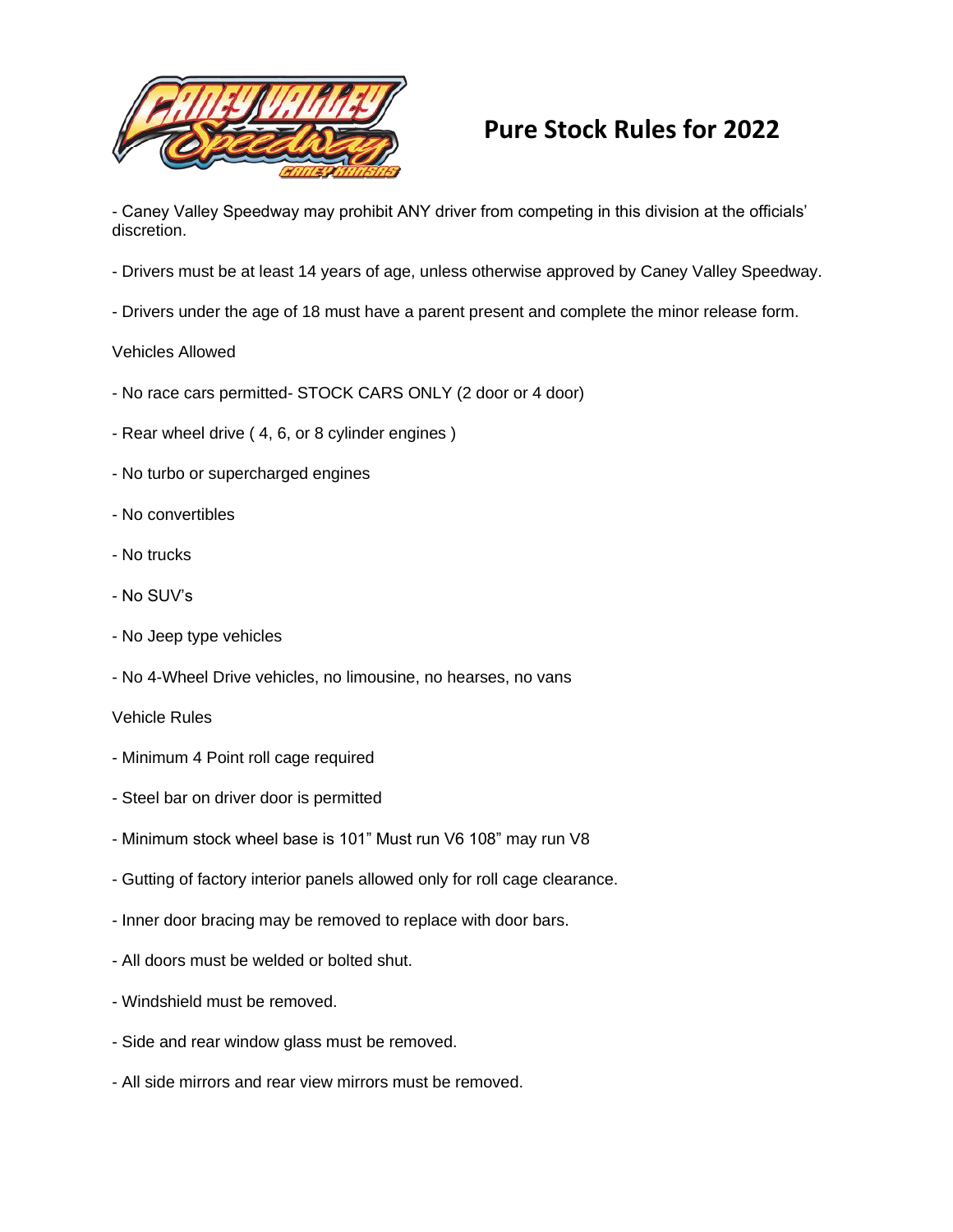- No mirrors are allowed.
- Screen or bars installed in place of windshield is required.
- Mesh window nets are permitted but must be removable.
- Racing seat and racing seatbelts are MANDATORY.
- Approved helmet and fire suit are mandatory.
- All burnable material (i.e. floor mats, headliners, rear seats, carpet, etc.) Must be removed.
- The rear seat shelf must remain in place as a fire stop.
- Any openings to the trunk area must be enclosed.
- Fuel cells permitted and may be placed in trunk area and securely fastened.

## 22 gal maximum Capacity

Stock carburetor or approved carburetor Holley 500 two-barrel model 4412 must-have choke horn with 4412 casted on choke horn. unmodified metering block only .This Carburetor may be purchased at your local part store. May be asked to remove for Inspection, Mr. gasket adapter only #1933 or #1929, No willys carburetor or any other after market Carburetor.Must pass no go gauge.

- No bracing in the bumper areas.
- Bumper to bumper steel uni-body must be retained.
- No cutting, chopping, channeling, or shortening allowed.
- No lightening permitted.
- No additional weight may be added.
- The stock steel unaltered floor plan, firewalls, trunk, and wheel wells must be retained.
- Cars must retain their stock appearance.
- Hoods must be kept in place at all times.
- Suspension parts must remain stock for the make and model. May use racing springs
- No alteration of stock suspension (i.e. no spacers, lumber, or chains etc.)
- 8" Racing wheels, Hoosier 8" asphalt takeoffs, DOT tires and wheels allowed
- The engine must be strictly stock for the make and model.
- Original engine mounts must be utilized.